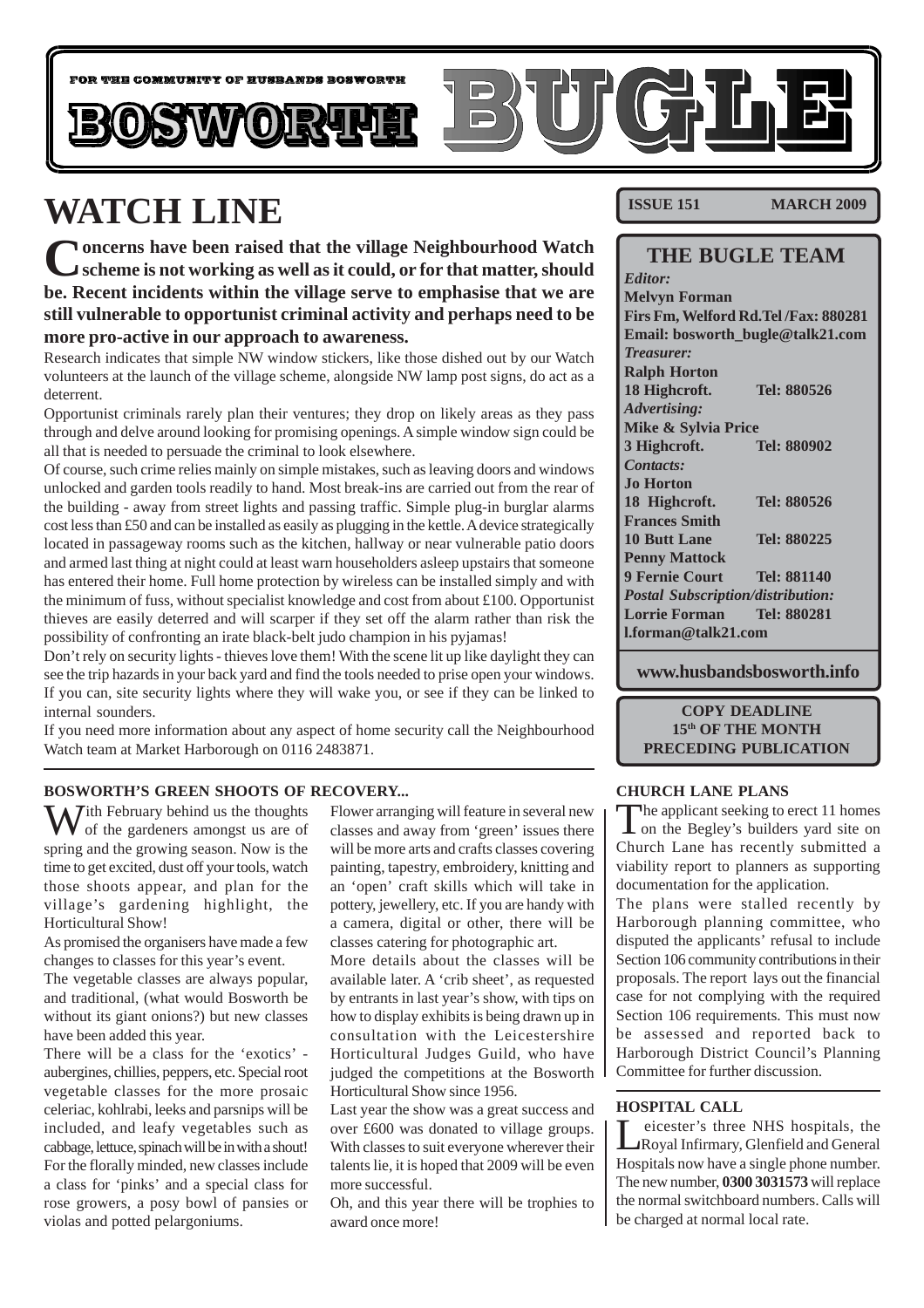### **POSTBAG**

*From Heather Lydall, Cherry Tree Close* If anyone has any unwanted mobile phones, please remove the sim card and drop them off at 4, Cherry Tree Close. I send them off to Guide Dogs for the Blind, who receive money for each phone donated. Many thanks.

*From Kath & Malcolm Harrison, Berridges Lane*

We would like to say a big "thank you" to everyone in the village who sent cards, visited, phoned or offered practical help and support during Kath's recent illness. Your kindness was really appreciated.

### **CRIME ALERT**

**Northants Police are keen to trace a white Transit-type van reg. PV55 FAJ in relation to a 'rogue trader' incident. Call 08453 700700**

### **LOCAL CRIME FILE**

**IF YOU HAVE INFORMATION ON ANY CRIMINAL ACTIVITY CALL MARKET HARBOROUGH POLICE on 0116 222 2222.**

**Countryside Watch Co-ordinator Henry Whatley Ext. 3875**

**Neighbourhood Watch Co-ordinator Marion Lewis 0116 2483871 NW Community Scheme No. 2123**

**Local Beat Team PC 1959 David Venables PC 500 Andy Smalley PCSO 6126 Tim Harwood PCSO 6636 Ray Wells Voicemail Service 0116 2485675**

**Rural & Countryside Liaison Officer PC 1010 Chris Hill**

**CRIMESTOPPERS FREEPHONE 0800 555111**

# **WATCH WORD**

*THE NEIGHBOURHOOD WATCH SCHEME WITHIN HUSBANDS BOSWORTH*

MH Police are warning elderly residents to be vigilant after a spate of distraction burglaries across South Leicestershire. Most offenders claim to be from a water or utilities agency in order to gain entry into the homes of elderly and vulnerable residents. Officers are looking into possible links between the incidents.

PC Steve Day, crime reduction officer from the South area, said: *"We want to make sure elderly and vulnerable residents protect themselves against this type of crime. Don't be trusting, be suspicious.*

*These criminals have falsely stated there is a build up of pressure in the pipes and they need to turn the water off. Be very suspicious of this and check the callers' identity very carefully. Do not be afraid to close the door on them if you have any doubts." South Area police have this advice:*

Always answer the door with the chain lock on. Ask for identification. Don't be afraid to shut the door on them if you have any doubts that they may not be genuine.

If anybody comes to your door claiming to be from the 'water board' or any other utility company be very suspicious. These companies do not visit homes unless a pre-arranged appointment has been made. Our advice is don't let them into your home, turn them away and contact the Police immediately by dialling 999.

If they do provide identification, secure the door while you make checks. Any genuine caller will be happy for you to do this.

PC Day continued: *"Distraction burglaries are particularly distressing and many victims are left very shaken by the incident. I would appeal to the elderly and their relatives to be vigilant against this type of crime and not to keep large amounts of cash in their homes."* Anyone wanting more information can contact PC Steve Day at Leicestershire Constabulary on 0116 222 2222 extn. 5475.

**TOP TREE TIPS** *by Julian Mitchell, BSc (Hons), RFS Cert Arb.* Totally Trees Ltd. The Wildlife and Countryside Act (1981) protects wild birds, their nests and eggs, so now is the time to cut back conifers and other dense trees that are prone to birds nesting in them. **Things to consider when pruning or felling conifers:**

•Cut between late August and the end of March, to avoid disturbing nesting birds •Trim conifer hedges regularly, as much as twice a year, to keep them looking tidy

•Don't cut back to the brown as it is unlikely to grow back green

•Conifers won't regrow from the stump, so you don't need to poison the stump

•If the stump is in the way it can be ground out to below ground level

•If you reduce the height of a conifer hedge, note that it may not look like nice from upstairs windows! *The Anti-Social Behaviour Act 2003 gives local authorities the power to deal with complaints about high hedges – you are responsible for maintaining the top and all sides of your hedge.*

*You may need planning permission before working on your trees, for example if they are in a Conservation Area, if they have a Tree Preservation Order on them or if there is a Planning Condition associated with them. It is free to apply for permission to work on them, but there can be heavy fines if you carry out work to these trees without permission. Contact the planning department if you are unsure.*

**Be safe – if in doubt seek professional advice. If you decide to use a contractor, check qualifications, experience, and insurance. A good firm will happily show evidence of these. Get a written description of the work if you can. You may want to ask two or three companies for quotations, but do not necessarily choose the cheapest, they may not be the best value for money in the long run.**

# KILTECH DECORATORS

Husbands Bosworth

Domestic & Commercial Decorators

### Tel: 07977 889156 01858 881001

Free Quotations Decorating since 1966

# Town & County Transfers

Private hire taxi and courier service Local and long distance taxi service Days out, nights out - up to 6 passengers

Ring Sam Moreton 01858 880545 or 07546 218637

П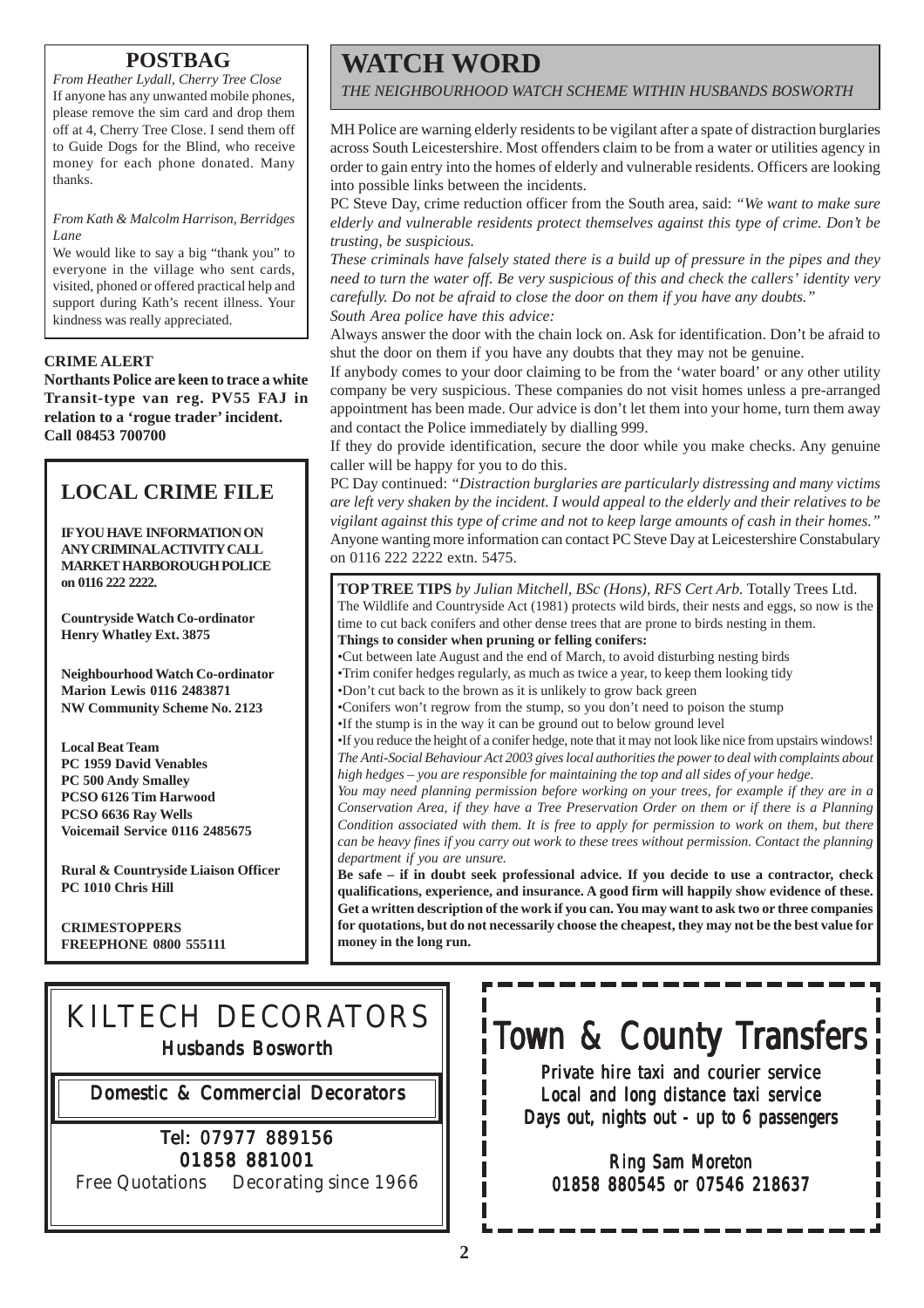#### **ACTIVITY GROUPS 2009**

**All Saints PCC** Contact: Peter Jones 880741 **Badminton Club** Contact: Lorrie Forman 880281 **Bosworth Belles** Contact: Debbie Oliver 465434 **Conservative Association** Contact: Robert Maxwell 880361 **Craft Group** Contact: Tricia Day 880748 **Handbell Ringers** Contact: David Staples 880668 **Historical Society** Contact: Isobel Pepperill 880081 **1st Kilworth Scouts/Beaver unit** Contact: Andrew Lambert 880922 **Methodist Church** Contact: Margaret Scurrah 880826 **Mums & Tots** Contact: Wendy Cochrane 880920 **Playing Field Committee** Contact: Jennifer Rogers 880401 **Royal British Legion** Contact: Robert Maxwell 880361 **Short Mat Bowls** Contact: Frank Thorp 880003 **St. Mary's Roman Catholic Church** Contact: Robert Maxwell 880361 **Tennis Club** Contact: Jennifer Rogers 880401 **Tower Bell Ringers** Contact: Geoff Armitage 880066

### **LOCAL NEWS IN BRIEF**

**E** Renewable energy promoters are seeking permission to erect wind turbine test masts on land near **Stonton Wyville** and **Shangton**.

**I** Joseph Morris's, the specialist butchery firm is seeking permission to extend the meat processing and storage areas at their **South Kilworth** premises. The work is necessary to enable the business to comply with future welfare and hygiene standards.

The owners of Stanford Hall, near **Stanford on Avon**, have applied for planning permission to convert part of the former stable block into guest accommodation.

# **BOSWORTH IN FOCUS**

*A ROUND-UP OF LOCAL NEWS*

### **LITTER PICK**

The annual village litter pick will take place on Sunday, March 15<sup>th</sup> starting at 2.00pm. from the Village Hall car park.

Long-handled pickers and hi-viz tabards will be available if required and tea and cakes will be provided in the Village Hall from 4.00pm. for the returning workers. Everyone is welcome to join in - young and old.

Last year over two tonnes of rubbish was collected from the village streets and surrounding area.

To offer help or for more information please call Sue Hicks on 880173 or Pat Heighton on 880332

**Help keep Bosworth tidy!**

### **CHURCH HALL REVAMP**

A recent open meeting to discuss plans for the development of the Church Hall was well attended by villagers. The meeting agreed that a considerable amount of work was required to restore the building to enable it to fulfil it's function as the village's second community hall.

Re-roofing was noted as a priority and quotes received varied from £10,000 for relaying the present flat roof to over £100,000 for raising a pitched roof. Work was also needed to increase storage areas so that unused equipment, chairs and tables could be stowed away when not needed, allowing the main hall to be used for community functions and meetings.

### **STRICTLY... GONE!**

Tickets for the Strictly Black & White Ball, to be held in the Village Hall on Saturday, March  $14<sup>th</sup>$ , sold out within hours of going on sale.

For availability of returned tickets please call Sue on 881251.

**DON'T FORGET!** *BRITISH SUMMER TIME BEGINS on Sunday, March 29th so get those swimming cozzies out!*

### **FUND-RAISING FOR LOROS**

Villagers Penny Mattock and Lorrie Forman are undertaking a 192 mile walk in aid of LOROS Hospice in September 2009.

With a small group of fund-raisers from around Leicestershire, they will be walking in the footsteps of the legendary northcountry fell walker Alfred Wainwright, along the Coast to Coast path.

The path crosses the backbone of England from the Irish Sea at St. Bee's Head in Cumbria to the North Sea at Robin Hood's Bay in Yorkshire. Each walker is hoping to raise a minimum of £1000 for Loros in sponsorship. All costs involved in the venture will be met by the walkers themselves.

If anyone would like to sponsor either Penny or Lorrie (or both!), please ring 881140 for Penny or 880281 for Lorrie. They will be delighted to hear from you!

### **NEW TWIST...**

Nuon Renewables, the promoters of the eleven-turbine wind farm project near Swinford are taking the application to appeal.

Harborough planners have been sitting on the application since it was filed in April 2008 whilst they formulated a general policy on renewable energy. Now, following Harborough planners' failure to determine the application within the stipulated 16 week period the promoters are seeking a public enquiry and taking the application to the Planning Inspectorate for determination.

*VILLAGE HALL BOOKINGS Sue Dhillon 881251 CHURCH HALL BOOKINGS Janice Staples 880668 SPORTS PAVILION ENQUIRIES Audrey Marlow 880316*

# A luxury loo for your posh do!

**For a professional, reliable service with no mess or fuss please call**

**01858 881386 or 07720 834652**

**www.lodgefarmluxurytoilethire.co.uk**

# **RECLAIM YARD**

Building Materials, Doors, Beams, Fireplaces, Flooring, Garden Ornaments, Bricks etc at **Lodge Farm Antiques & Reclamation** Walton Lane, Husbands Bosworth Leics, LE17 6NN **Tel (01858) 881386 or 07720 834652**

**www.lodgefarmantiques.co.uk** *Open Saturday 9am - 5pm Closed all day Sunday Weekdays, please call for an appointment*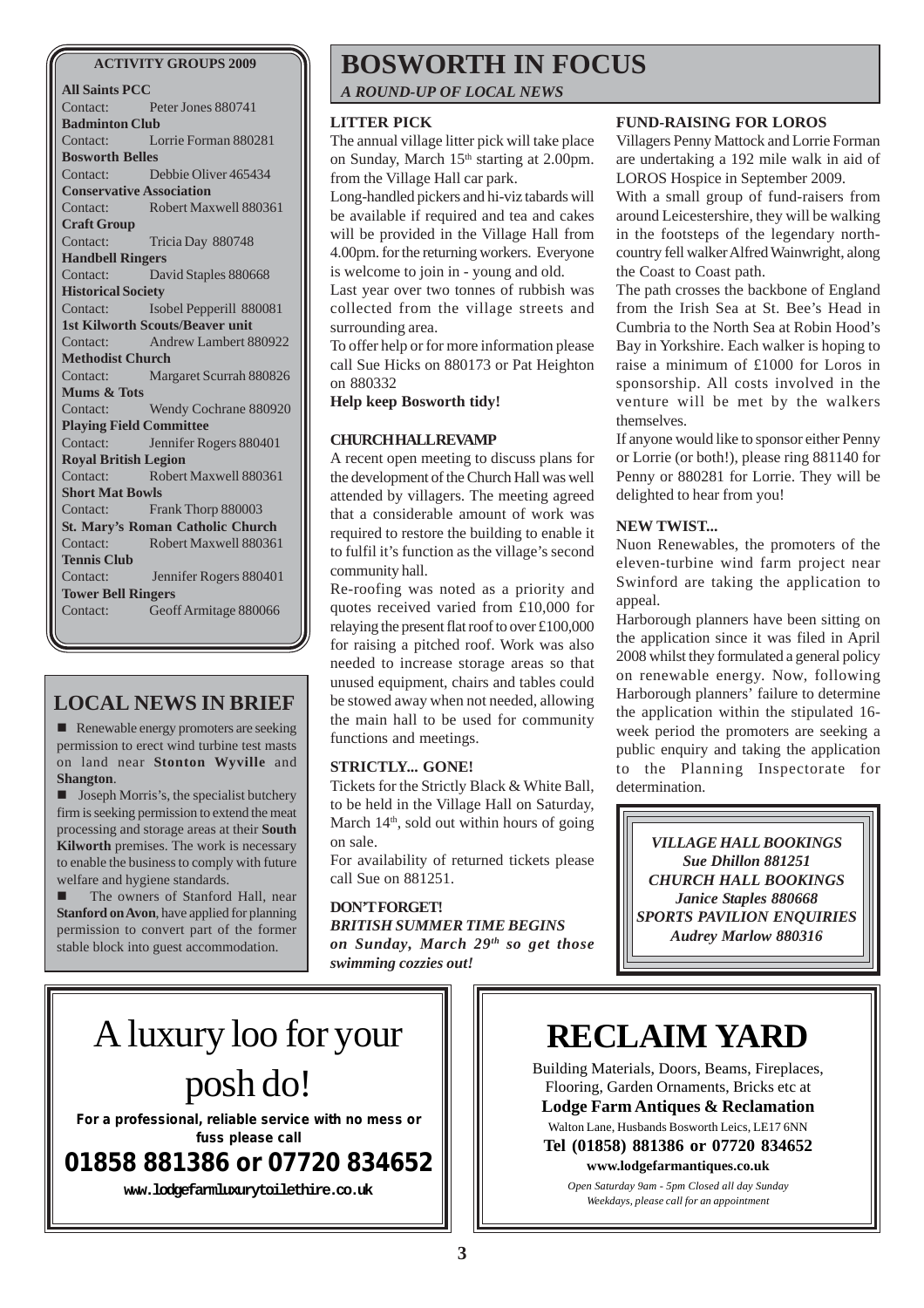### **SCHOOL REPORT** *HUSBANDS BOSWORTH C. of E. PRIMARY SCHOOL*

### **REFLECTIONS AT HALF TERM**

Six weeks into the Spring Term and we have seen some action-packed weeks at school. First we had the snow - lovely at first but try acting as removal men during it! Many thanks to all who helped pack up, clearing and removing things from the old mobile.

You may have seen the "community pulling together" report on BBC1 News. Well the mobile has gone. The bulldozers moved in on Saturday, February 14<sup>th</sup> and replacement work has begun. The whole school is now experiencing "very close fellowship" in the main building! Ideal for large Victorian classes but not so ideal for the modern curriculum! Then in the middle of all this we had an OFSTED inspection - the icing on the cake one might say. Are we still smiling? Of course we are!

### **OUR SCHOOL NEEDS YOU**

**FIRST TIME SCHOOL ADMISSIONS** Our school football team desperately needs a coach/referee to help them to develop their skills. If you have the talent and the time please contact the school for more information.

Parents, do you know when your child should start school? Children born between 01.09.04 and 31.08.05 are eligible to start school in September 2009. Children who were born between 01.09.05 and 31.08.06 are eligible to start school in September 2010. If you have not already done so please apply for an admission form from Husbands Bosworth School or pop in for a chat.

*Don't forget if you want to come to the official opening of our new mobile let us have your details. Call the School Office on 880212. We can't guarantee the BBC but the* **Harborough Mail** *will be there!*

### **FOBS NEWS**

### *A date for the diary...*

This year's Safari Supper will be held on Saturday June 20<sup>th</sup>. Tickets will be on sale at the beginning of May. Contact Julie Dean 881457

### **BYGONE BOSWORTH**

*The Historical Society's Periodical Journal*

We've had a request from a relative living in Berkshire who is seeking information about the Cheney and Williamson families who used to live in Bosworth.

Job Cheney was a cobbler whose boot and shoe repair business was carried out, latterly at least, from premises on the corner of Bell Lane and High Street. The building was demolished in the 1960s to make way for the motor showrooms that eventually became the workshops for  $C \& R$  Joinery. This in turn has recently been replaced by the housing complex, which has been named Cheney Court as an historical reference to the former shoe repairer.

If anyone has any information on either of these families please either call Melvyn on 880281 or email: jo.mcallister@yahoo.co.uk

*Historical Society members are busy compiling a transcription of the 1901 Census of Husbands Bosworth to be published in the summer. If anyone has any historical information relating to families, buildings or places in the village that would have been familiar to those living in Bosworth in 1901 please call Isobel on 880081.*

### NORTH KILWORTH WHARF BOAT SERVICES

Station Road, North Kilworth Lutterworth LE17 6JB *Stockists of Calorgas, household fuels & red diesel Local delivery Dayboat hire* Call John & Jane Pugh Tel: 01858 881723 Mobile: 07967 087290

TO ADVERTISE HERE COSTS JUST £7 PER MONTH THE *BUGLE* IS DELIVERED FREE TO EVERY HOUSEHOLD IN THE PARISH AND REACHES PLACES OTHER PUBLICATIONS CAN'T REACH! Call Mike or Sylvia on 880902 or email: hiprice@btinternet.com

#### **TRADE DIRECTORY 2009**

**G D Armitage Clock & Belfry Work** New installation, maintenance & repair Contact: Geoff Armitage 880066

**Janet Armitage B & B** Bed & Breakfast

Contact: Janet Armitage 880066

**Begley Plumbing & Heating**

Plumbing & heating engineer. Contact: Frank Begley 880541

**Gordon Begley** Building & roofing contractor.

Contact: Gordon Begley 880028

**Peter Begley**

Building contractors, flat roofing Contact: Peter Begley 880517

**Croft Farm Bed & Breakfast**

AA 4\*\*\*\* accommodation

Contact: Jane Smith 880679 **Honeypot Bed & Breakfast** Contact: Carolyn Goff 880836

**Joseph Morris Butchers**

High class family butchers Contact: David Morris 575210

**Languard Ltd.**

Weed control, fumigation and thermal insulation.

Contact: Will Kay 880898 **Mike Price Heating Engineer**

Oil-fired boiler servicing & repair Contact: Mike Price 880902

**Petfriends** Pet and homecare whilst you are away Contact: Natasha Blunt 880183

**Totally Trees** All tree surgery services

Contact: Jacqui 01455 554182

**Wharf House Kennels**

Kennel services Contact: Kim McGuigan 880905 **Woodpecker Tree Surgery** All aspects of tree surgery undertaken

Contact: Chris Wright 880183

**TO ADVERTISE HERE Email Mike at: hiprice@btinternet.com or phone 880902**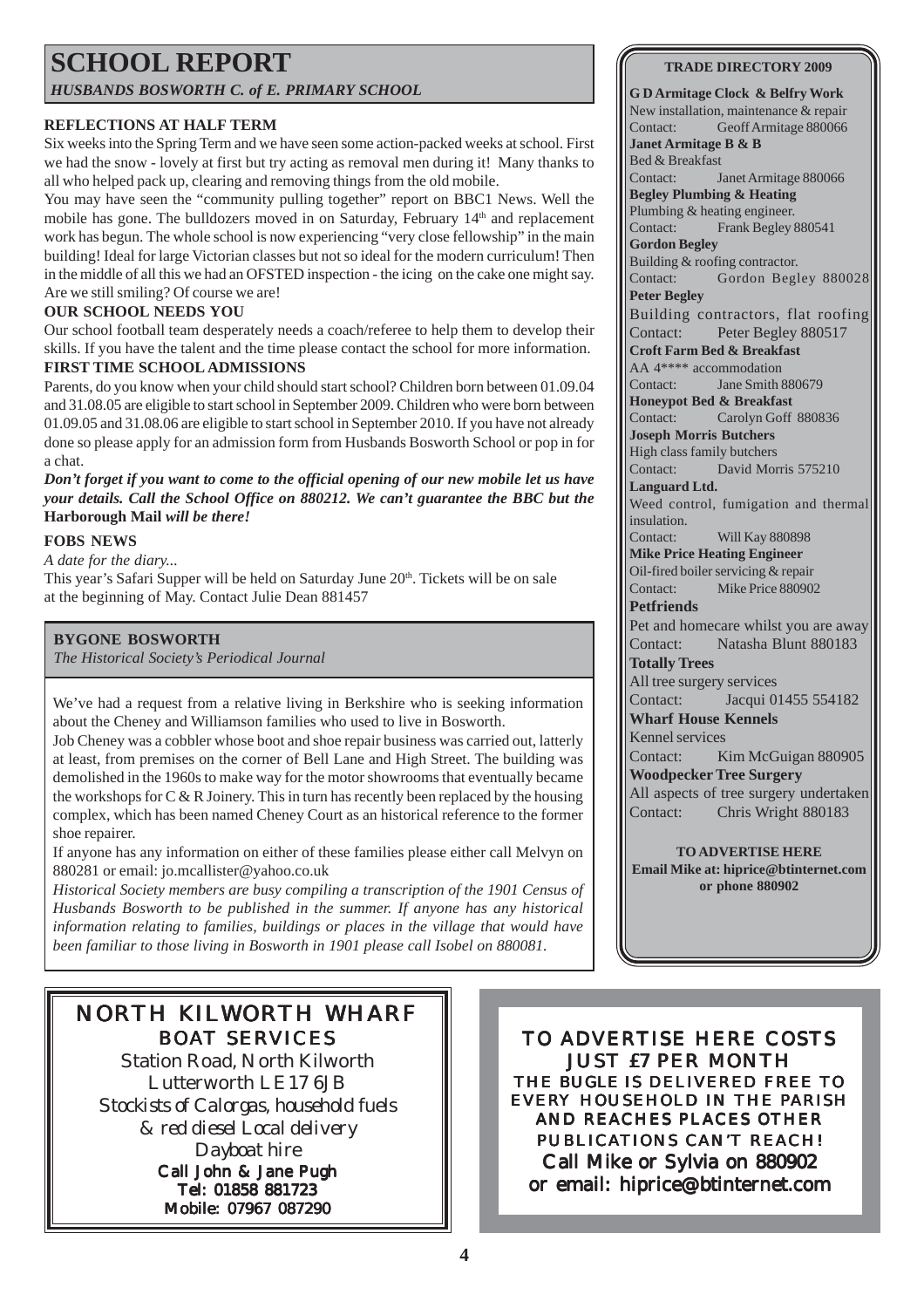# **ACTIVITY GROUPS**

### **MUMS AND TOTS**

The village Mums and Tots group meets every Monday from 1.00pm to 3.00pm in the Church Hall, Honeypot Lane and is open to tots under 4 years of age and their mums! The group is very friendly and informal and has lots of interesting toys to keep the children occupied. The aim is for Mums and Tots to be as much for the mums as it is for the tots and offers a much-needed break, a cuppa and a chat with like-minded souls, in a secure environment for the kids, away from the usual hurly-burly of home!

A fee of £2 per session is charged to cover costs.

Call Wendy on 880920 for more details.

#### **YOUNG BOSWORTH**

Is there a need, and a wish, for a youth group in the village? Bosworth boasted an active youth club for many years until 2001 when cuts in local authority funding and problems with leader recruitment closed it down.

The Parish Council holds reserve funds to help establish community initiatives and would probably look favourably upon anyone showing an interest in restarting a group for young people.

With two community halls, a playing field and equipment still held after the closure of the previous youth group the village should have a good case for seeking funding for a youth worker.

The initiative must be led by the youngsters of the village, so if you and your mates are interested in helping to form a group let the Parish Clerk, Jackie Fletcher know on 880910 or speak to any Parish Councillor and the Parish Council will investigate the possibilities.

#### **BOSWORTH BELLES**

The next meeting of the Bosworth Belles will be on Wednesday, March 25<sup>th</sup> when the group will be line dancing in the Village Hall. Call Ruth on 880644 for details.

#### **TENNIS CLUB**

Report of the Tennis Club Committee Meeting held on Thursday February 6th. Five members were present.

At the Tennis club's recent meeting membership fees were discussed and it was agreed by those present to keep them at the same level as last year.

It was noted that in the last season there were 70 adult and 20 junior members and it is to be hoped that numbers would increase this year with the improvements planned for the courts.

It was felt that a barbecue in the summer would be well supported.

Planning permission is being sought for the erection of floodlighting to extend the use of the courts.

Enrolment evening will be on Wednesday, April  $29<sup>th</sup>$  from 6.30pm – 8.00pm at the Sports Pavilion.

It was agreed that the pavilion luncheon before Christmas was a success and an enjoyable event and it was proposed that another lunch should be arranged.

The next meeting of the committee will be on Tuesday April 7<sup>th</sup> at 7.30pm in the Sports Pavilion

### **PAVILION QUIZ**

Early notice to enable you to muster your teams! The annual Pavilion Fund-raising Quiz and Fish & Chip Supper will take place on Friday, May, 8<sup>th</sup> in the Village Hall. Usual format - teams of four. Tickets will be available in April. *Watch this space!*

### **CRAFT GROUP**

The Craft Group meets on the second Wednesday of each month in the Committee Room of the Village Hall. There's no restriction on admission to the group - all you need is an art or craft that is readily portable. There is no subscription, just a £2 charge to cover costs. Call Trish on 880748.

#### **HISTORICAL SOCIETY**

The next meeting of the Historical Society will be on Wednesday, March 4<sup>th</sup>, when Paul Sharpling will give an illustrated talk on stained glass from medieval to modern times. The meeting starts at 7.30pm with coffee/ tea served after. Everyone welcome. There is a small charge for visitors.

*Former Yeoman-warder, Joe David will talk about his life at the Tower of London and the Crown Jewels at the meeting on Wednesday, April 1st.*

*DAY-TRIP TO WINDSOR*

### Sunday, May 17th

Leaving Husbands Bosworth at 9.00am. The cost will be approx. £10-11 per person  $(f5)$ non-refundable deposit required on booking). The cost covers coach travel only - have the day in Windsor, visit the castle or take a river cruise! The trip is open to nonmembers.

For more information please call Heather O'Connor on 880165.

*GARDEN PARTY*

Sunday, July 5<sup>th</sup>

Vine House, High Street.

#### **LUNCHEON CLUB**

The next meeting of the Luncheon Club will be on Wednesday, March 25<sup>th</sup> at Kilworth Springs Golf Club. Diners are asked to meet in the bar at 12.30pm.

The Luncheon Club meets each month and is an ideal opportunity for those new to the village, especially those retired or living alone, to make new friends. Meetings are in the informal and friendly atmosphere of the golf club restaurant and usually 35-40 diners from Husbands Bosworth and local villages are present. The meal is two courses followed by coffee and mints and costs £6.50 per person. Special dietary needs may be catered for by prior arrangement. Transport to the venue may be arranged for those who would have difficulty. Call Janice on 880668 for more details or to book a place.



**BOSWORTH GARAGE Vehicle servicing and MoTs Collection & delivery available Personal attention Call Chris or Trevor 01858 880580 or 07811 625027**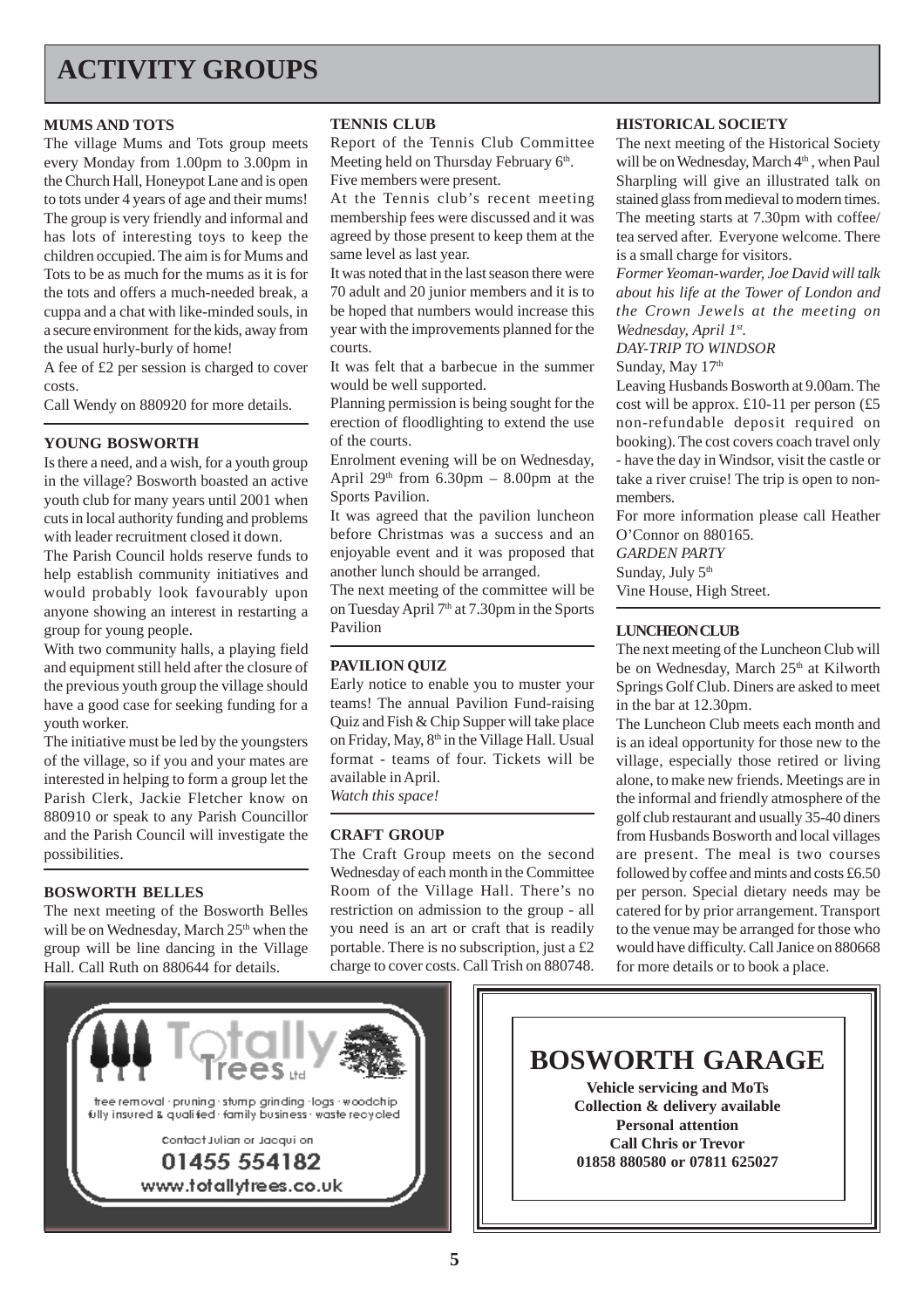# **PARISH COUNCIL NEWS LOCAL OFFICERS**

### **Report of the Parish Council Open Meeting held on Tuesday, February 3rd 2009**

*Full Council, the Leicestershire Rural Housing Enabler and no members of the public were present. Apologies were received from Dist. Councillor Brian Smith.*

### **VISITOR'S QUESTIONS**

Richard Windley, the Rural Housing Enabler, addressed the meeting and discussed the progress of the village's Exception Site proposals. He had forwarded the sites identified by Council to Harborough District Council and was awaiting their official response. The next step would be to ascertain the ownership of the sites and seek the landowners' views. He felt that, given a favourable response to the release of a site, there would be sufficient interest from local building firms to progress the project.

### **MATTERS ARISING FROM THE MINUTES**

•Council discussed the memorial plaque to Mrs. Beryl Jones, which is to be displayed in the school. It was agreed to consult with long-standing members of the school's governors and Beryl's family regarding the wording and with the Acting Headteacher regarding positioning. •Repair work to the cemetery roadside wall was discussed. Two quotes were forwarded to insurers.

### **CEMETERY**

•Council noted that the two new gates between the allotments and the field and from the field to the cemetery had now been installed to allow access for larger machinery to the cemetery. A yew tree may need removing or cutting back to allow full access.

•A decision on further work to re-point the back of the roadside wall was deferred until after the repair work had been carried out.

### **PLAYING FIELD**

•The Playing Field Committee had suggested that further work to improve the pathway from the gate to the pavilion be deferred until the floodlighting of the courts had been carried out. •Council noted a recurring mole problem on the playing field and was seeking a new contractor.

### **ALLOTMENTS**

•The overgrown plots had recently been cleared by contractors.

•Allotment holders had enquired about erecting a picnic bench and storage shed on the car park area. Council members voiced their concerns about the responsibility for insurance and maintenance. It was decided to seek a site meeting with allotment holders to discuss the matter.

### **TRAFFIC ISSUES**

•Four HORSE warning signs had been requested and would be placed on the main road approaches to the village.

•Queries were raised about the siting of the SCHOOL warning signs on Welford Road, which can be obscured by overhanging trees.

•Concerns were raised about the number of cars exiting Cheney Court and travelling the wrong way on Bell Lane. Clerk was asked to write to residents.

### **NEIGHBOURHOOD WATCH**

It was noted that recent incidents locally hadn't been circulated on the NW email link. Concerns were raised that other important issues may be missing the system. Mr. Forman agreed to contact the NW co-ordinator.

### **ACCOUNTS**

•Accounts were presented and approved by Council.

Council had conducted a review of the Clerk's salary and agreed an increase for the 2009-10 year.

### **CORRESPONDENCE**

•South Kilworth Riding Club, which holds shows at Bosworth Hall during the summer had written to thank Council for their sponsorship during the previous year. SKRC noted that despite the poor weather conditions throughout the year record attendances were recorded. •Council had been approached by Leicestershire County Council with a view to providing a subsidised bus shelter. Clerk was asked to make further enquiries and it was suggested that a new shelter could be provided for the eastbound route and sited at the bus stop opposite Bosworth Hall Lodge.

•Council discussed the plaque to Mrs. Beryl Jones to be placed near the memorial tree, which has been planted on the Old Green. **PLANNING MATTERS**

Council discussed concerns raised, about the proposed development of Begley's yard by residents living on Church Lane. Council members reiterated their concerns already raised in the consultation

process regarding the traffic problems, massing and overlooking aspects of the proposed development and agreed to monitor the situation.

### **ANY OTHER BUSINESS**

•Members were pleased to note the recent provision of a grit bin on School Lane and requested that bins also be provided for Highcroft and Butt Lane.

•Council discussed the Bosworth Festival arrangements. Members agreed to fund the provision of the toilets and evening musical entertainment. Members also agreed to help with gate duties.

•Wording for the cheese press stones plaque was agreed and the Clerk was asked to get quotes for making up the sign.

### **NEXT MEETING**

*The next meeting of the Parish Council will be on Tuesday, March 3rd 2009 in the Committee Room of the Village Hall.*



### **Husbands Bosworth Parish Council:**

| 880748 (Chair) |
|----------------|
| 880910         |
| 880281         |
| 880066         |
| 880165         |
| 880026         |
|                |

### **Parish Clerk**

Jackie Fletcher, 13 School Lane, H.B. LE17 6JU Tel: 880910

#### **District Councillor**

Brian Smith 10 Butt Lane, H.B. LE17 6LN Tel: 880021 Email: b.smith@harborough.gov.uk

### **County Councillor**

Graham Hart Lilac Cottage Willoughby Waterleys Leicester LE8 6UF Tel: 0116 2478600 Email: ghart@leics.gov.uk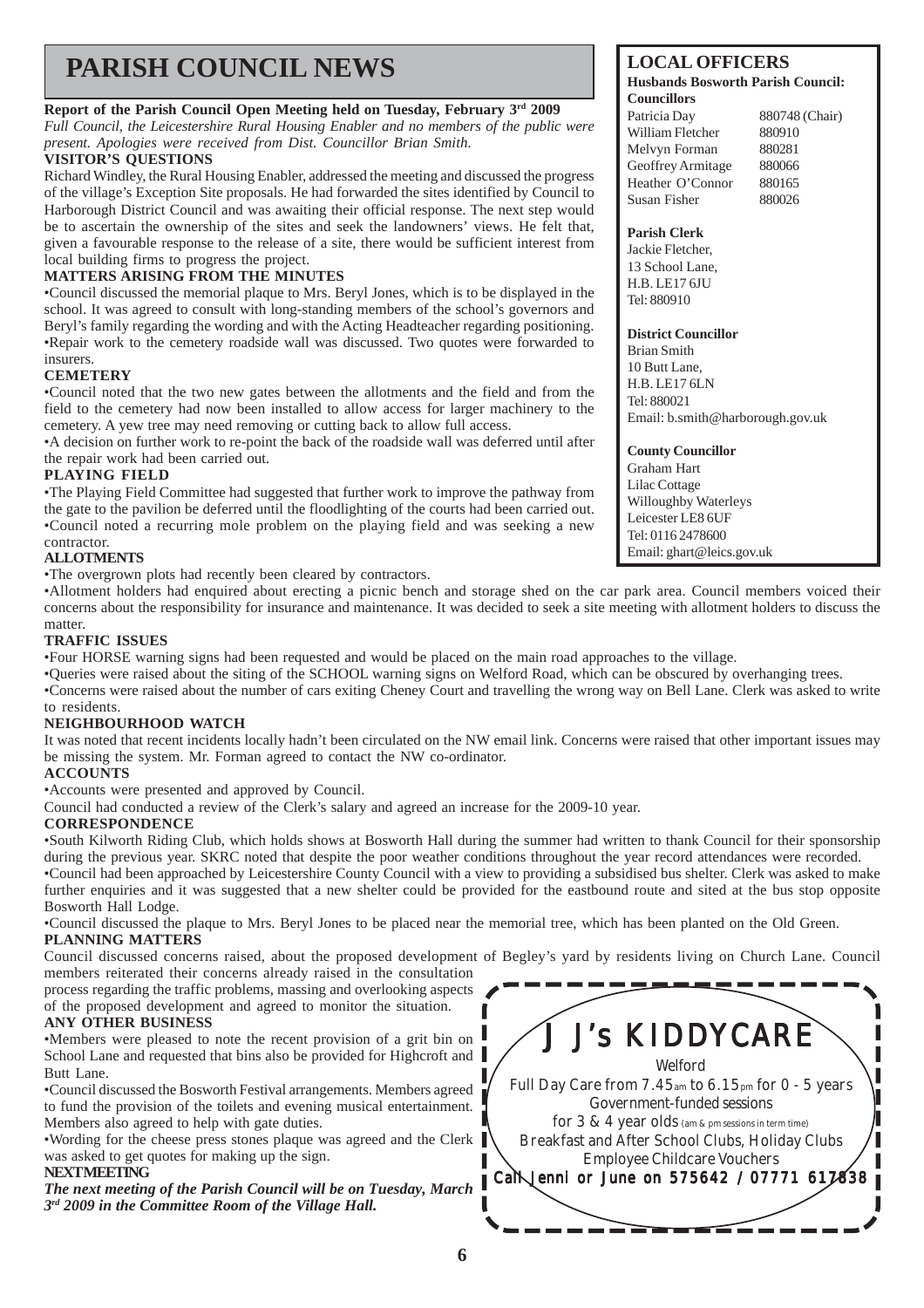# **CHURCH NEWS**

#### **ALL SAINTS CHURCH**

The next meeting of All Saints Church Parochial Church Council will be on Wednesday, March  $11<sup>th</sup>$  at 7.30pm in the Church Community Hall.

The PCC Annual General Meeting will, this year, take place after the 10.30am service in All Saints Church on Sunday, March 29th. We would like as many people as possible to stay and attend this short meeting. Further information is available from Rev. Alison Hampton or Peter Jones, Senior Churchwarden.

#### **COMMUNITY GROUP FUNDING**

Awards of up to £1,000 are available to community groups or individuals, through *O2* 's It's Your Community Awards, for any project that can be seen to benefit the community. The awards are independently judged and administered by the Conservation Foundation on behalf of  $O_2$ . Over 60 projects nationally are offered funding every month. For more information please take a look at their website at: www.conservationfoundation.co.uk *CASE HISTORY:*

*Tired of having their fetes, hedgehog rollings, beer festivals, flower shows and well-dressings washed out by the predictably unpredictable Great British Summer, the Waterhouses Action Group in rural Staffordshire decided to take matters into their own hands - and out of the lap of the rain gods. Their solution was to buy two 20ft x 40ft marquees and to ask*  $O_2$ *'s It's Your Community programme for £900 to pay for them. That was last August. Since then rain hasn't stopped play once - and 4000 people have enjoyed 18 local events and £8,500 has been raised for community benefit.*

*Along the way many new friends have been made and the small rural community has been linked with others in the area.*

-------------

### **COOKING THE BOOKS...**

Back in 1996 members of the village's three churches joined together to compile The Husbands Bosworth Recipe Book. The book featured numerous recipes, cookery tips, interesting snippets of information about the village and words of wisdom passed on by members and friends. It was well-received *[by a greedy public?- Ed.]* and there's no doubt that copies are still pulled down off kitchen shelves on occasion when culinary inspiration is required.

Diana Jones, who was involved in the compilation of the 1996 book, feels that it is now time to launch a revised and updated book. She has started planning the new volume, which will be have a format of monthly recipes, and is asking villagers to dig out their family's tried and tested seasonal recipes and cooking tips for inclusion in the new book.

If you have anything that you would be happy to include, please call Di on 880741 or email paj@uwclub.net.

### **ALL SAINTS FLOWER ROTA**

*There will be no flowers during Lent March 1st to April 5th*

**Call Penny Mattock on 881140 if you would like to join the Flower Rota.**

### **METHODIST CHURCH Coffee Morning**

Wed., March 18<sup>th</sup> 10.00am-12.00noon at the home of Lloyd Jones, 12 Butt Lane. Visitors always welcome.

 $\Box$ 

The Bell Inn

*Food served every lunchtime & evening*

*Order the famous Bell Inn Take-Away 7 nights a week Still serving the best beers! IPA, Spitfire & Bombardier on tap SPECIAL OFFER! Now serving 2 for 1 meals. Call in for details.*

*Outside bars & functions catered for*

Husbands Bosworth *Tel: 01858 880246*

*Your host Vanessa*

*Children's menu available*

### #CHURCH SERVICES #

### **All Saints Parish Church**

### **MARCH**

**Methodist Church 1 Mr. G Herbert (joined by All Saints) 8 Rev. T Woolley 15 Mr. M Mays 22 Rev. B Kennard (Communion) 29 Mrs. C Hodgson 1 Join with Methodists 8 8.30am Holy Communion 15 10.30am Benefice Service at Bruntingthorpe 22 MOTHERING SUNDAY 10.30am All Age Worship 29 10.30am Holy Communion** *Short Communion every Wed. at 9.15am* **Churchwardens: Peter Jones 880741 James Avery 880164 Vicar: Rev. Alison Hampton 880351**

> **Services every Sunday 6.30pm. All Welcome**

**Contacts: Rev. Brian Kennard 462889 Senior Church Steward: Mr. A Lloyd Jones 880343**

### **St Mary's Roman Catholic Church**

**Services every Sunday 8.30am. Contact: Robert Constable-Maxwell 880361 Father Owen O'Neil 462359**

**PETFRIENDS** *Pet & Home Care*

PetFriends provides clients' dogs, cats and other pets the loving care that they need while you are away, right in your own home! Your pets will stay in their own secure, familiar environment and follow their customary routine and diet. **A local veterinary nurse will look after your pets and home while you are away.** Pets fed, watered and excercised. Medication administered, plants watered. Fully insured - references available **For more information please contact Natasha Blunt VN 01858 880183 07739 467284**

. . . . . . . . . . . . . .